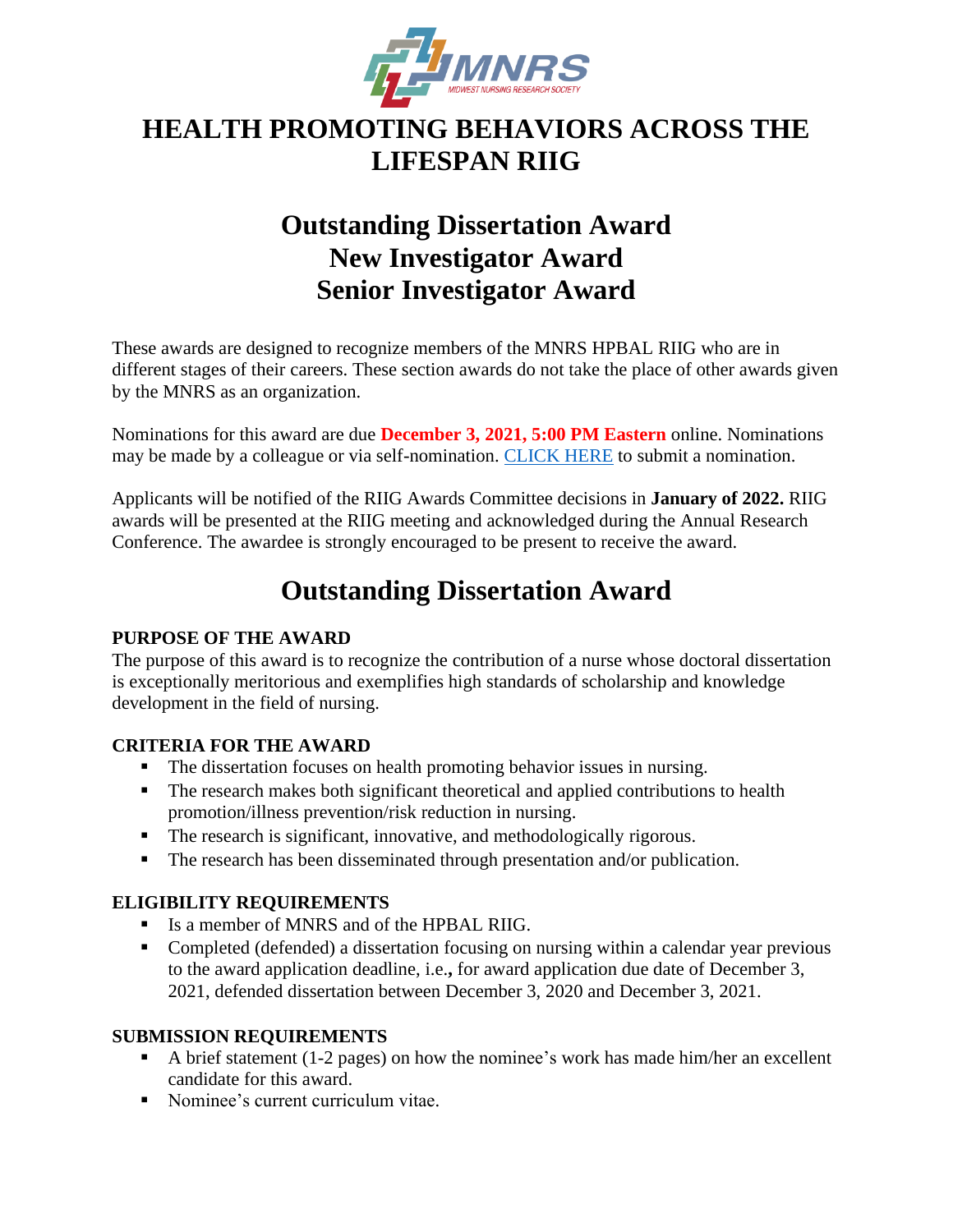

- Two letters of support speaking to the nominee's merit for receiving the award.
- **EXECUTE:** Dissertation abstract with title only. Note: Abstracts are limited to 300 words and should include the purpose, background for the study, theoretical framework, methodology, results and implications for advancing the science of health-seeking behavior.

# **New Investigator Award**

### **PURPOSE OF THE AWARD**

The purpose of this award is to recognize the exceptional scholarship of a new investigator whose work builds upon the investigator's dissertation or clinical inquiry project findings in health promotion and disease prevention.

### **CRITERIA FOR THE AWARD**

- The researcher has continued to make contributions to scholarship focused on issues related to health-promoting behavior in nursing beyond the dissertation/clinical inquiry project.
- The scholarship makes both significant theoretical and applied contributions to health promotion or disease prevention.
- The research is significant, innovative, and methodologically rigorous.

# **ELIGIBILITY REQUIREMENTS**

- Is a member of MNRS and of the HPBAL RIIG.
- Holds a doctorate degree.
- Obtained a research or practice doctorate within the past 5 years.

### **SUBMISSION REQUIREMENTS**

- A brief statement (1-2 pages) on how the nominee's work has made him/her an excellent candidate for this award.
- Nominee's curriculum vitae.
- Two letters of support speaking to the nominee's merit for receiving the award.

# **Senior Investigator Award**

### **PURPOSE OF THE AWARD**

To recognize a senior nurse researcher who has sustained an outstanding track record of research focusing on health-promoting behavior issues in nursing.

### **CRITERIA FOR THE AWARD**

- The researcher's research has enhanced the science and/or practice related to healthpromoting behavior issues in nursing.
- The researcher's publications, presentations, and funding records are appropriate for career stage.
- The researcher has a track record of mentorship to students and/or peers.